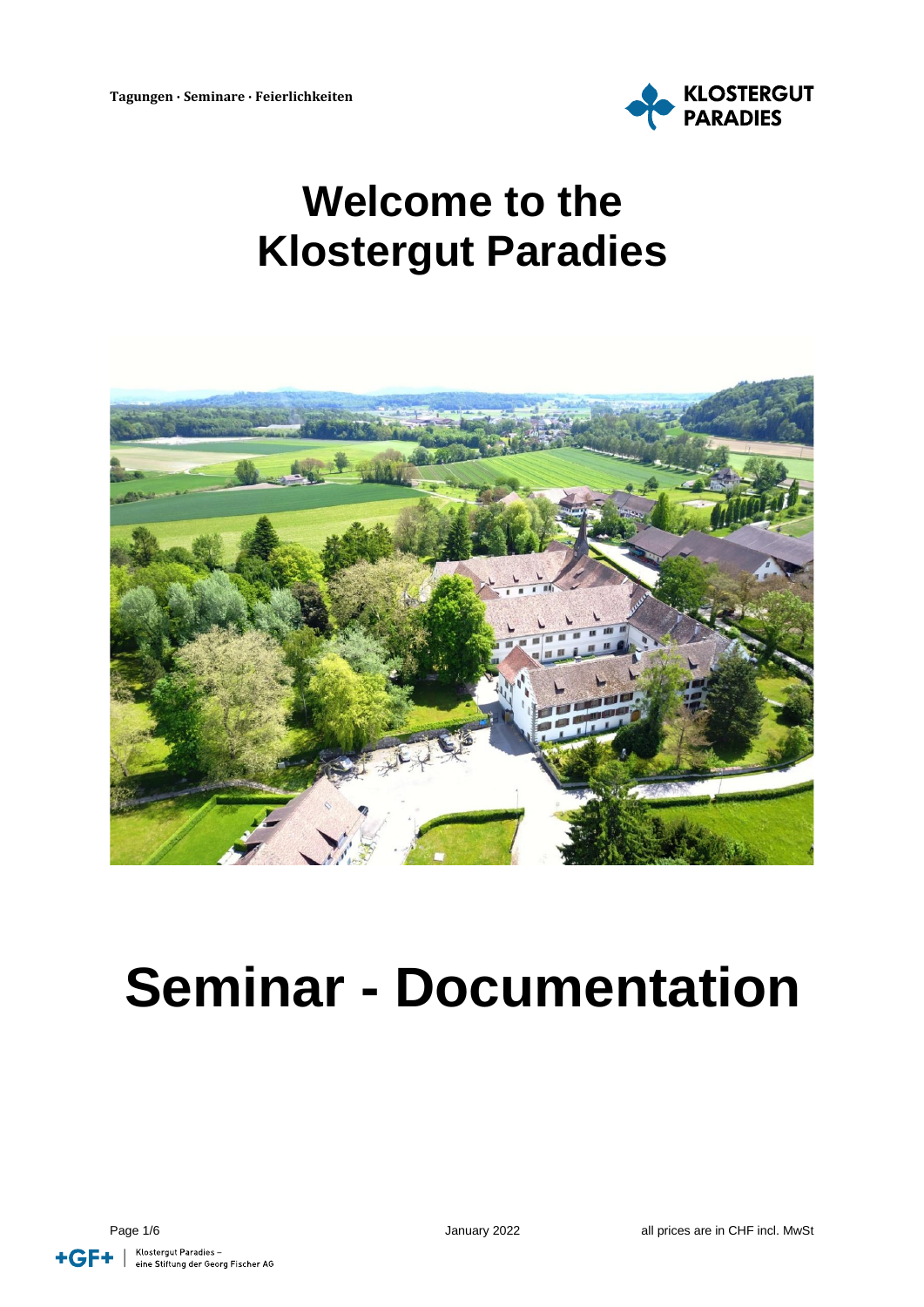

The Klostergut Paradies has 11 different seminar rooms for meetings for up to 120 people. We recommend our auditorium for a state-of-the-art conference setup. The room is equipped with a "curved" LED wall and has extensive room automation. Technically, almost anything is possible in this room!

For your physical well-being, you can choose from various offers. If you need technical support, the team from Licht & Ton is available before and during the event. We would be happy to book this additional service for you.

#### **Our packages (without lunch)**

|                                                                              | Daily flat rate<br>per Person<br><b>CHF 30.00</b> | Half day flat rate<br>per Person<br><b>CHF 20.00</b> |
|------------------------------------------------------------------------------|---------------------------------------------------|------------------------------------------------------|
| Coffee break in the morning and afternoon<br>with juice, pastries and fruits |                                                   |                                                      |
| Coffee break in the morning or afternoon<br>with juice, pastries and fruits  |                                                   |                                                      |
| Water and coffee à discrétion                                                | Ą.                                                | d.                                                   |
| Technical equipment<br>(Projector, 1 flipchart, 1 pin board)                 |                                                   |                                                      |
| Laptop                                                                       |                                                   |                                                      |
| Paper pad and ballpoint pen                                                  |                                                   |                                                      |
| Parking facility                                                             |                                                   |                                                      |
| Wireless internet access                                                     |                                                   |                                                      |

#### **Lunch-Optionen**

| Standard lunch per person               | CHF 35.00         |
|-----------------------------------------|-------------------|
| Easy lunch (no seating), per person     | CHF 29.00         |
| Quick lunch per person                  | CHF 23.00         |
| Medium lunch min. 15 people, per person | as from CHF 40.00 |
| Extended coffee break per person        | CHF 5.00/6.00     |







Page 2/6 **Page 2/6 COVER 2022 all prices are in CHF incl. MwSt**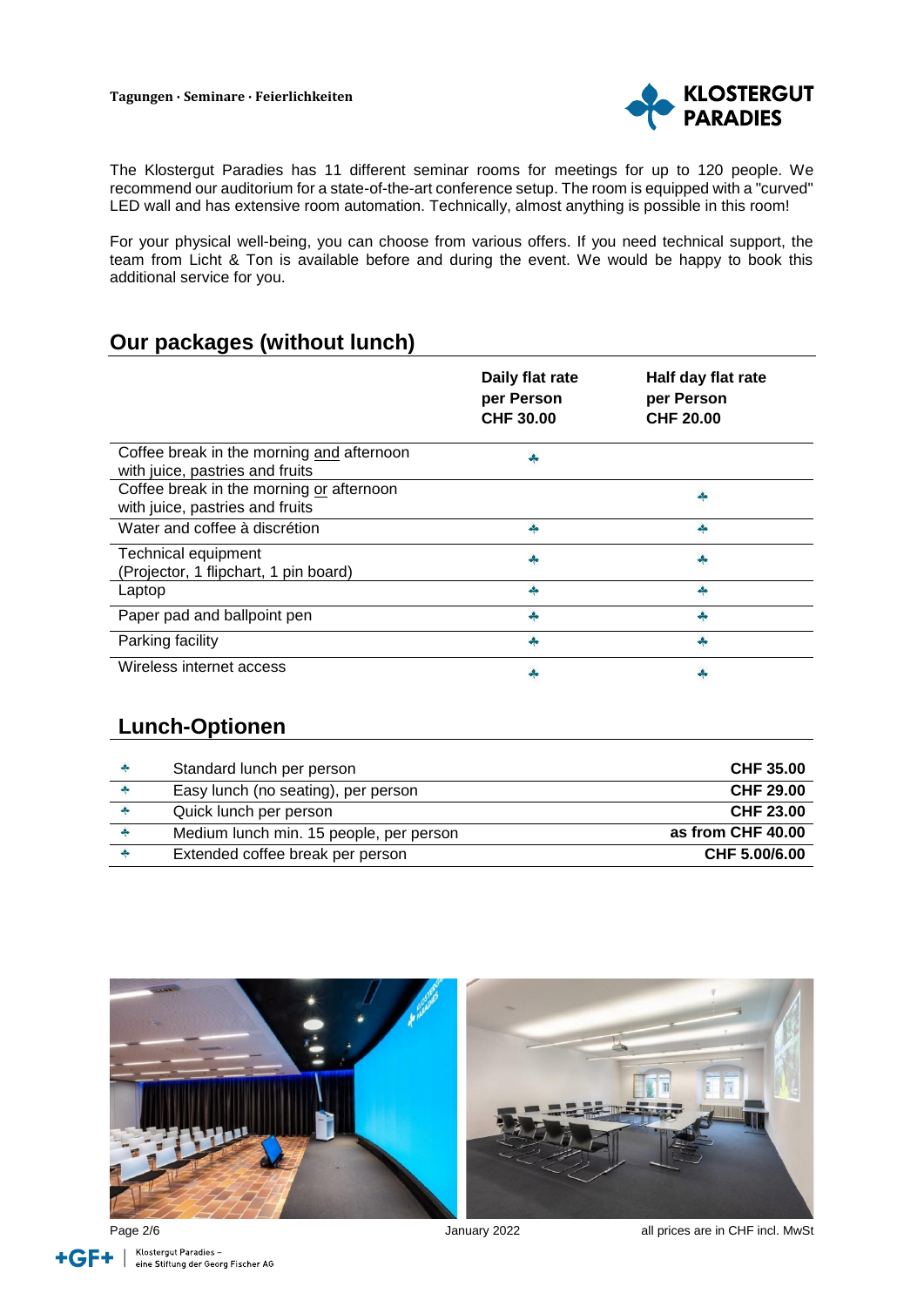

|                                                     | <b>Lunch-options</b> (to choose from, bookable in addition to the package)              |                   |
|-----------------------------------------------------|-----------------------------------------------------------------------------------------|-------------------|
| <b>Standard Lunch</b>                               |                                                                                         | <b>CHF 35.00</b>  |
| 4                                                   | Soup or salad for starters                                                              |                   |
| 4                                                   | Meat, fish or vegetarian main course from the Homberger Haus                            |                   |
| 4                                                   | Sparkling and still mineral water, soft drinks and coffee or tea                        |                   |
|                                                     | Easy Lunch (no seating))                                                                | <b>CHF 29.00</b>  |
|                                                     | Sandwiches and Canapé                                                                   |                   |
| 4                                                   | Mixed fresh salad                                                                       |                   |
| ÷                                                   | Salty pastries (cheesecake, croissants with ham, etc.)                                  |                   |
| ÷                                                   | Mini dessert                                                                            |                   |
| ÷                                                   | Sparkling and still mineral water, soft drinks and coffee or tea                        |                   |
| <b>Quick Lunch</b>                                  |                                                                                         | <b>CHF 23.00</b>  |
| ÷                                                   | Salad served with tarte flambée, flan or vegetarian quiche                              |                   |
| ÷                                                   | Sparkling and still mineral water, soft drinks and coffee or tea                        |                   |
|                                                     | Medium Lunch (min. 15 person)                                                           | as from CHF 40.00 |
|                                                     | Soup or salad for starters                                                              |                   |
| ÷                                                   | As main course:                                                                         |                   |
|                                                     | Thai or Italian delicacies served at the buffet                                         |                   |
|                                                     | or                                                                                      |                   |
|                                                     | Meat loaf or roast beef served with a side dish of your choice                          |                   |
| ÷                                                   | Mini dessert                                                                            |                   |
| ♣                                                   | Sparkling and still mineral water, soft drinks and coffee or tea                        |                   |
|                                                     |                                                                                         |                   |
|                                                     | <b>Extended coffee break</b> (to choose from, can be booked in addition to the package) |                   |
| <b>Brainfood</b>                                    |                                                                                         | <b>CHF 6.00</b>   |
|                                                     | <b>Ginger Shot</b>                                                                      |                   |
|                                                     | Fruit & Nut Bars                                                                        |                   |
|                                                     | <b>Crispy Vitality Biscuits</b>                                                         |                   |
| <b>Sweet Tooth</b>                                  |                                                                                         | <b>CHF 5.00</b>   |
|                                                     | Comella                                                                                 |                   |
| ÷                                                   | Snickers/ Twister/ Bounty/ Mars mini                                                    |                   |
| $\frac{1}{2}$                                       | Moorish Head                                                                            |                   |
|                                                     |                                                                                         |                   |
|                                                     | Further services (for selection, can be booked in addition to the flat rate)            |                   |
|                                                     | Technical support by Licht & Ton, per hour                                              | CHF 120.00        |
| Hand and head microphone                            |                                                                                         | <b>CHF 80.00</b>  |
| Presenter's case                                    |                                                                                         | <b>CHF 30.00</b>  |
| Additional Flipcharts, per item<br><b>CHF 15.00</b> |                                                                                         |                   |
|                                                     | Additional Pin boards, per item                                                         | <b>CHF 15.00</b>  |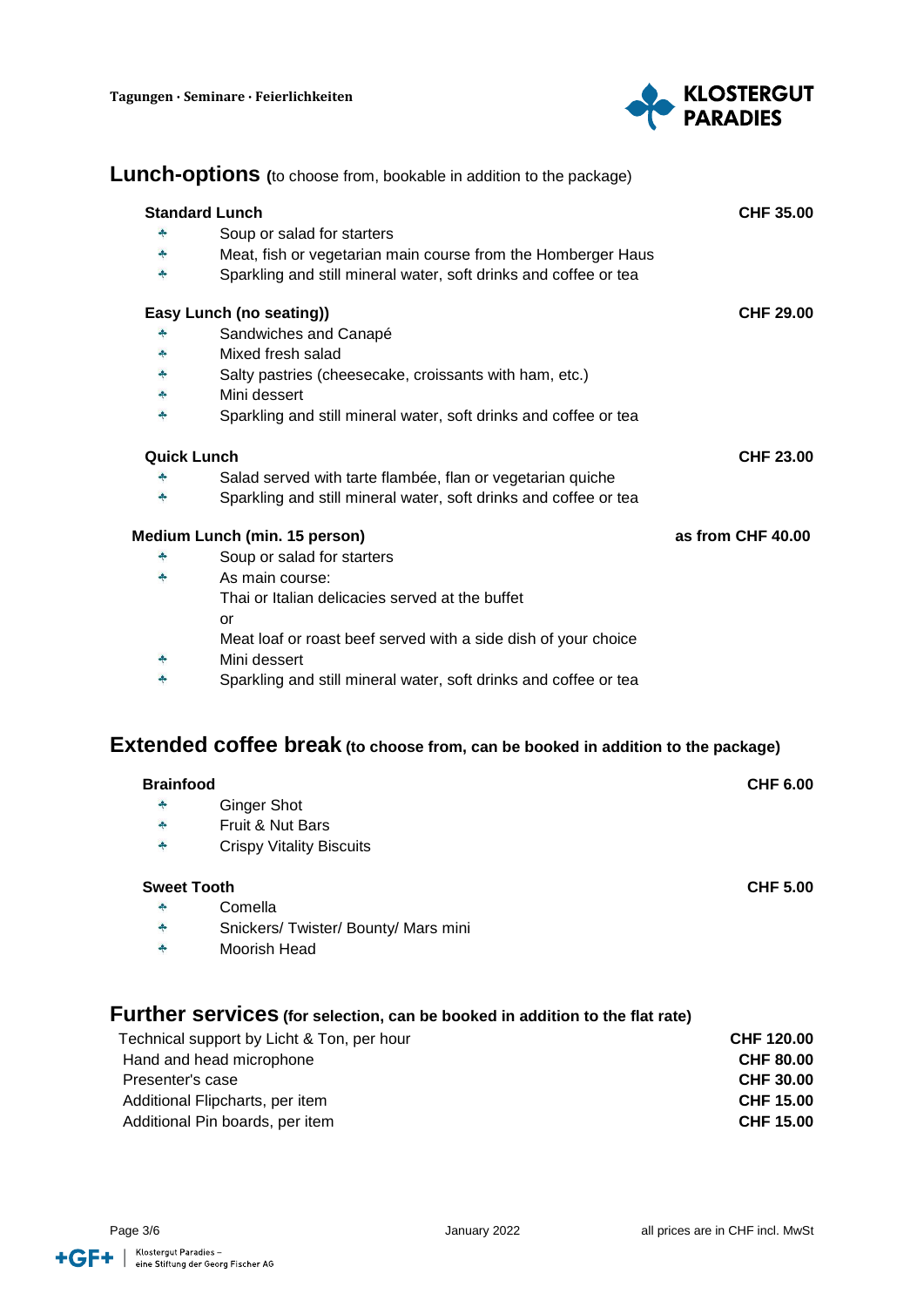

### **Other culinary options**

| Poké Bowls<br>Healthy and filling Hawaiian national dish<br>with salmon, soy beans, avocado, mango and makame<br>min. 5 people, per person                                                                                                                                                                                | CHF 25.00      |
|---------------------------------------------------------------------------------------------------------------------------------------------------------------------------------------------------------------------------------------------------------------------------------------------------------------------------|----------------|
| <b>Cold platters</b><br>Uncomplicated and fast, cheese, meat and fish platters according to your wishes<br>served with oven-fresh bread and rolls<br>min. 15 person, per person, approximately from                                                                                                                       | CHF 20.00      |
| Barbecue fun with skewers (the summer hit!)<br>If you have a little more time for a lively lunch, we recommend the barbecue fun with meat skewers.<br>You grill your own meat on a specially created barbecue.<br>Served with a variety of salads and oven-fresh bread.<br>Min. 15 people, per person, approximately from | CHF 35.00      |
| Flying Lunches & Apéro Riche, etc.<br>We will be happy to book for you according to your individual wishes with our<br>caterer Hombergerhaus. Please contact us.                                                                                                                                                          | by arrangement |
| <b>Food Truck</b><br>A food truck in the inner courtyard provides a holiday feeling during the lunch break.<br>Please contact us for further information such as offers and prices<br>Min. 30 person, per person, approximately from                                                                                      | CHF 50.00      |

*For the above-mentioned lunches, drinks, coffee and any desired desserts will be charged additionally and are not included in the price*



Klostergut Paradies –<br>eine Stiftung der Georg Fischer AG +GF+

Page 4/6 **Page 4/6 and 2022 all prices are in CHF incl. MwSt** January 2022 **and 2022 all prices are in CHF incl. MwSt**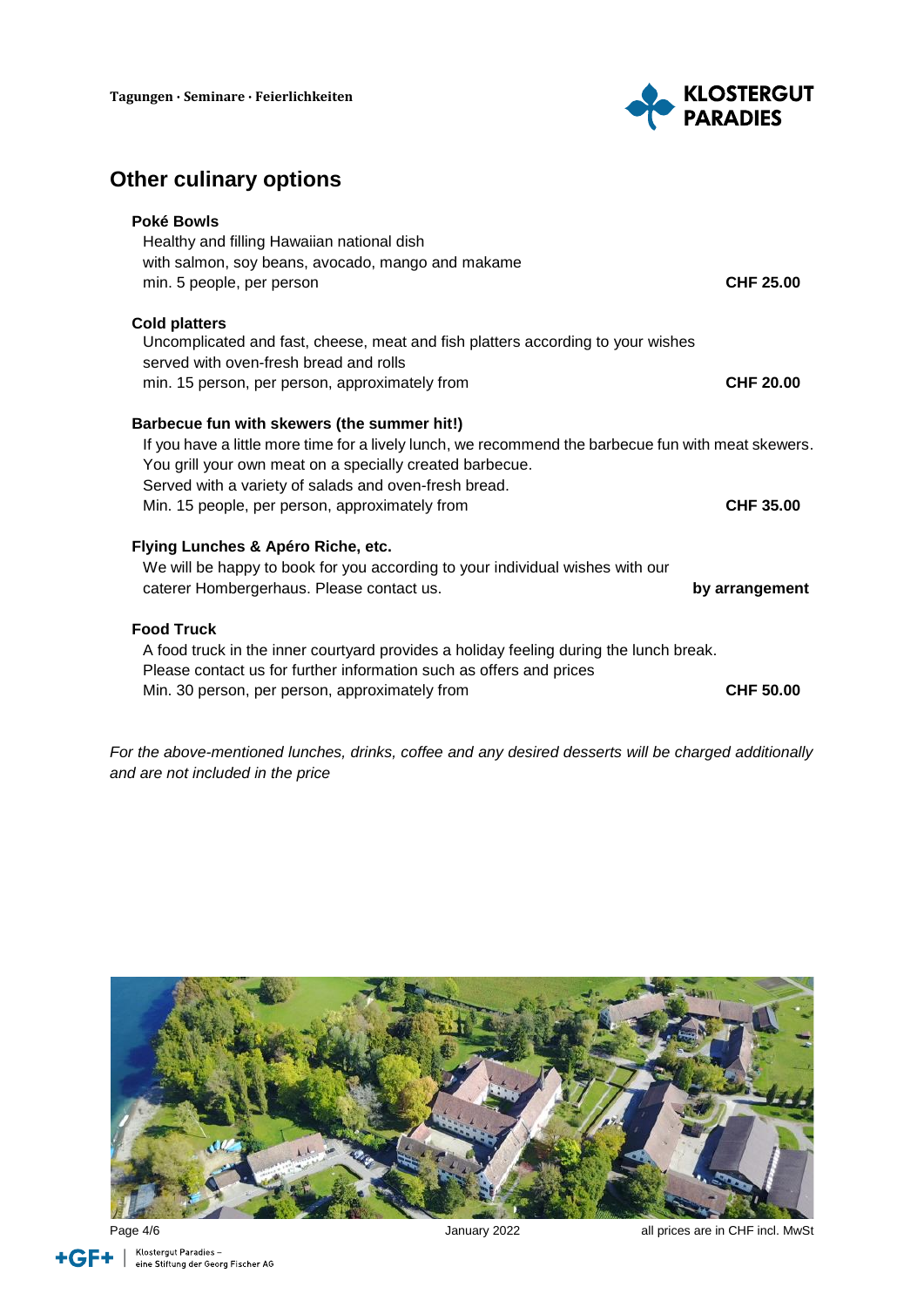

#### **Layout**

### **Klostergut EG**